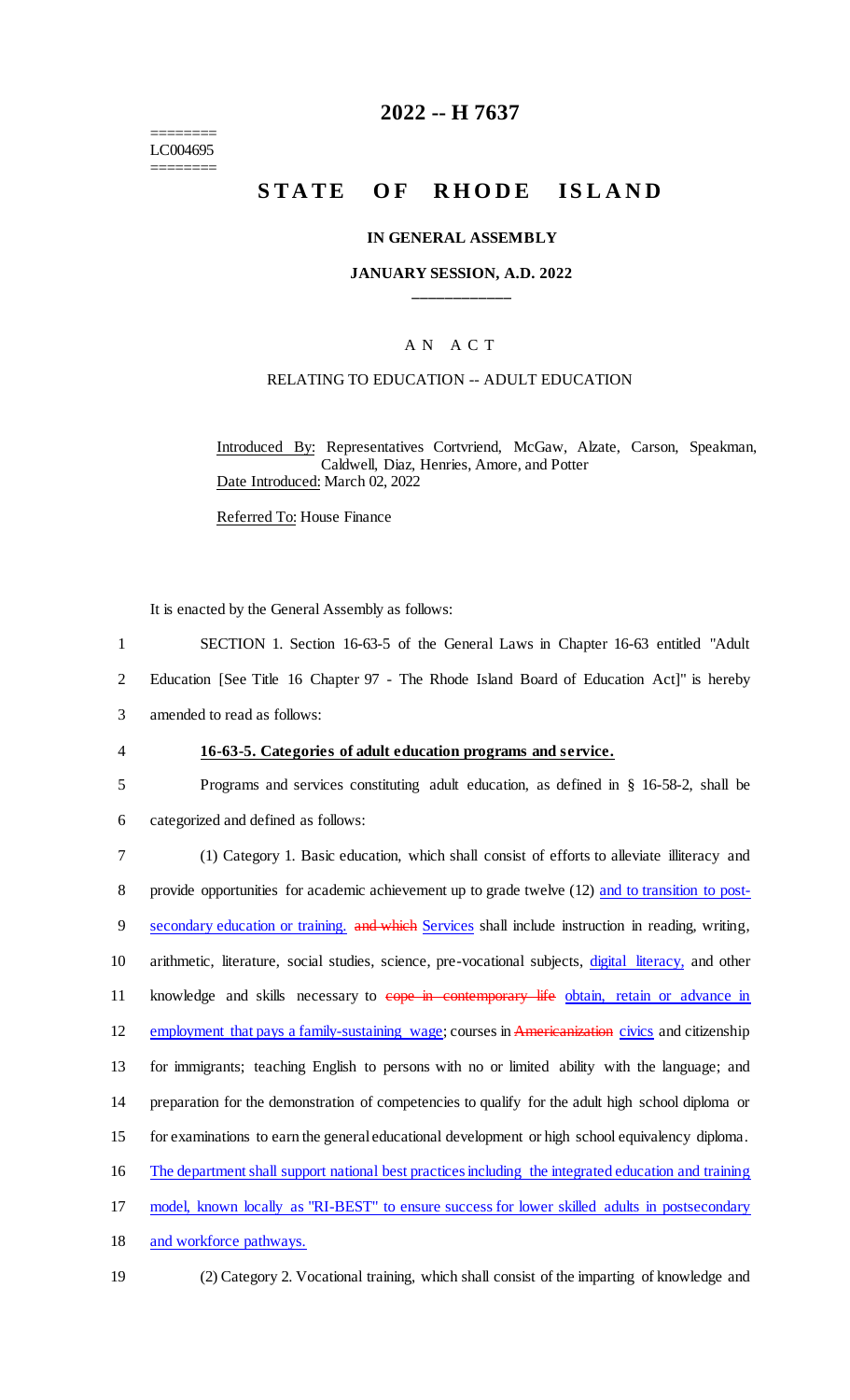skills necessary to become gainfully employed, at least at entry level, in a recognized occupation, and thus attain economic self-sufficiency, and which shall be conveyed by classroom instruction, on the job training, apprenticeships, and other appropriate methods. The department shall support "learn and earn" models that provide stipends to program participants in order that they can meet

basic needs during program participation.

 (3) Category 3. Higher education, consisting of opportunities for adults to enter or re-enter universities and colleges, whether matriculating or nonmatriculating, at undergraduate and graduate levels, and whether part-time or full-time.

 (4) Category 4. Continuing education in professional and technological occupations, which shall consist of efforts to insure that minimum competencies are maintained by persons who are employed in occupations which bear on the public health, safety, or general welfare, and for which there are licensing, certification, or other credentialing provisions in the general laws, and in which those persons shall participate, individually or in groups, by periodic reviews of fundamental and up to date knowledge and skills, in-service experience, performance assessment, or other systematic and ongoing methods, and which may involve earning continuing education units.

 (5) Category 5. General personal development, which shall consist of any formal or informal activity in the pursuit and development of avocational, social, cultural, artistic, enrichment, recreational, or other interests.

 (6) Category 6. Public service education, consisting of efforts, through mass media and by other methods, to inform, educate, and motivate residents of the state on vital and timely subjects, such as health, safety, civic affairs, and social concerns and behavior.

 (7) Category 7. Supportive services, which shall consist of various accommodations intended to facilitate the pursuit of adult education in any of these specified categories, and which shall include information, counseling, and other guidance services, financial aid, care of children and other dependent persons, transportation, and other services.

 SECTION 2. Chapter 16-63 of the General Laws entitled "Adult Education [See Title 16 Chapter 97 - The Rhode Island Board of Education Act]" is hereby amended by adding thereto the following sections:

## **16-63-19. Strategic plan.**

 The department shall develop a strategic plan for adult education that includes a needs assessment and lays out an equity-informed roadmap for adult learner services and opportunities. The department shall ensure robust input from adult learners enrolled in current programs, as well as those individuals who may benefit from such services and ensure input from residents in different 34 geographic areas of the state, as well as reflecting Rhode Islanders of different races and ethnicities.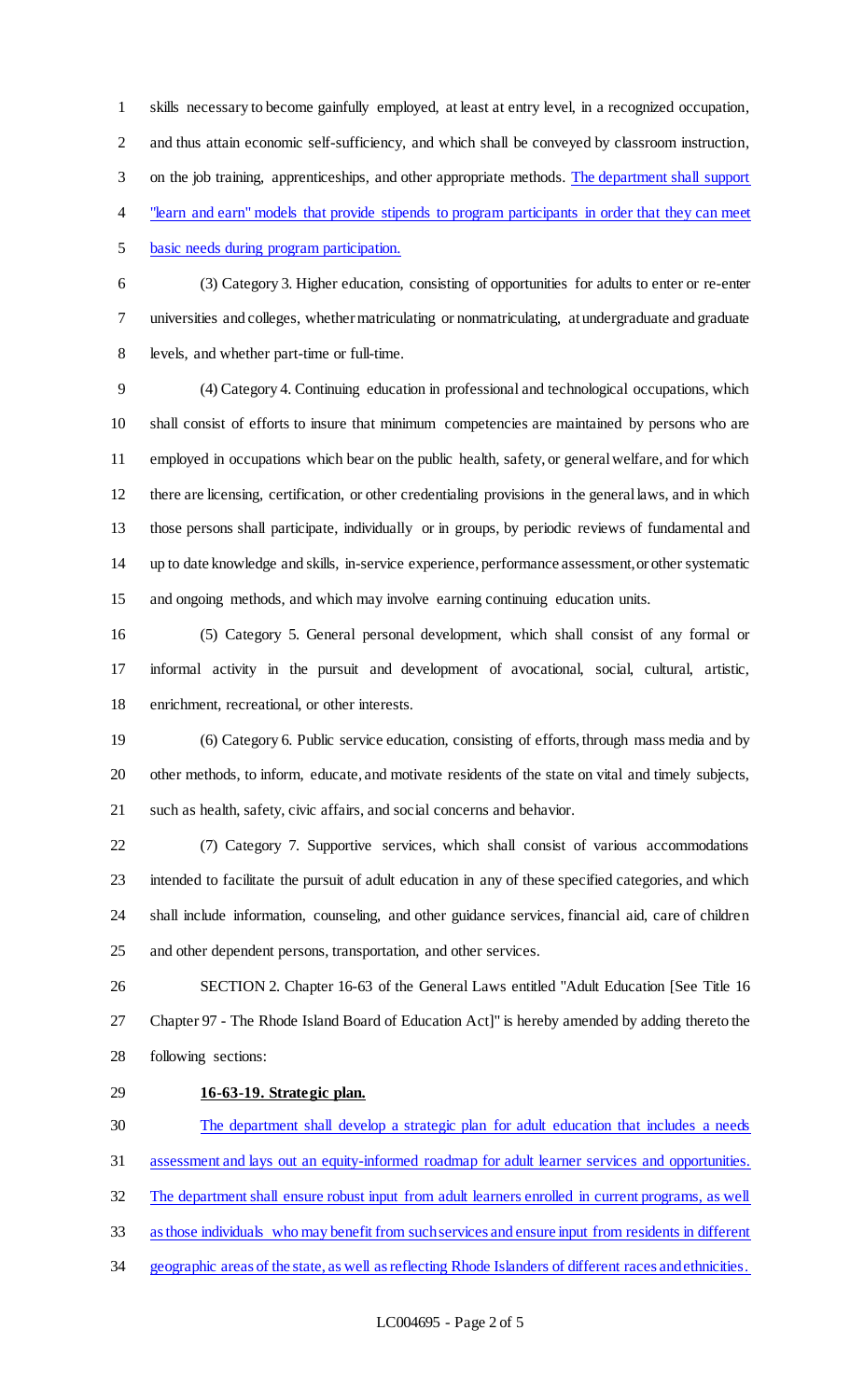The department shall also seek input from members of the governor's workforce investment board. The strategic plan shall be completed by March, 2023, and revised every three (3) years. The department shall use information from the strategic plan to inform the state plan for adult education as required by § 16-63-8. **16-63-20. Establishment of learning, intake, and assessment centers.**  (a) The department is authorized and directed to create a network of learning, intake and assessment centers (LIAC) that are designed to support adults along the various stages of the workforce continuum by meeting them where they were at and connecting them to educational and training resources for a job, a better job, or a career. (b) The learning, intake and assessment centers, shall offer reliable intake, just-in-time workforce development services; on-demand assessment; access to digital learning; targeted tutoring; employment readiness and career coaching; and referrals to educational and workforce training. (c) The department shall determine the number of learning, intake and assessment centers that are necessary to meet adult learner needs, and where the centers will be located in order to provide geographic access and access to learners of diverse backgrounds. The centers shall be located at or staffed by current adult education provider organizations. (d) The department shall create an accountability system for the programs housing a LIAC 19 to report on adult learner use of the center and outcomes, but shall not require the program to use federal performance indicators for LIAC accountability purposes. **16-63-21. Appropriation to support and expand access to adult education services.**  (a) There is hereby appropriated nine hundred fifty thousand dollars (\$950,000) in funds 23 available from the American Rescue Plan Act (ARPA) to enhance the digital literacy skills of adult 24 learners. Such funds may be used to enable providers to increase capacity and proficiency to teach digital literacy skills and to enable learner participation through purchase of laptops or other devices as well as access to broadband services. (b) There is hereby appropriated three million six hundred thousand dollars (\$3,600,000) 28 in ARPA funds for expansion of integrated educational and training programs, as authorized in chapter 102 of title 42 and five million seven hundred sixty thousand dollars (\$5,760,000) to provide stipends for learners participating in "learn and earn" programs to demonstrate the effectiveness of these instructional models in enhancing participants' success in increasing economic security through employment. (c) There is hereby appropriated one hundred twenty thousand dollars (\$120,000) in ARPA

funds for the development of the strategic plan authorized in §16-63-19.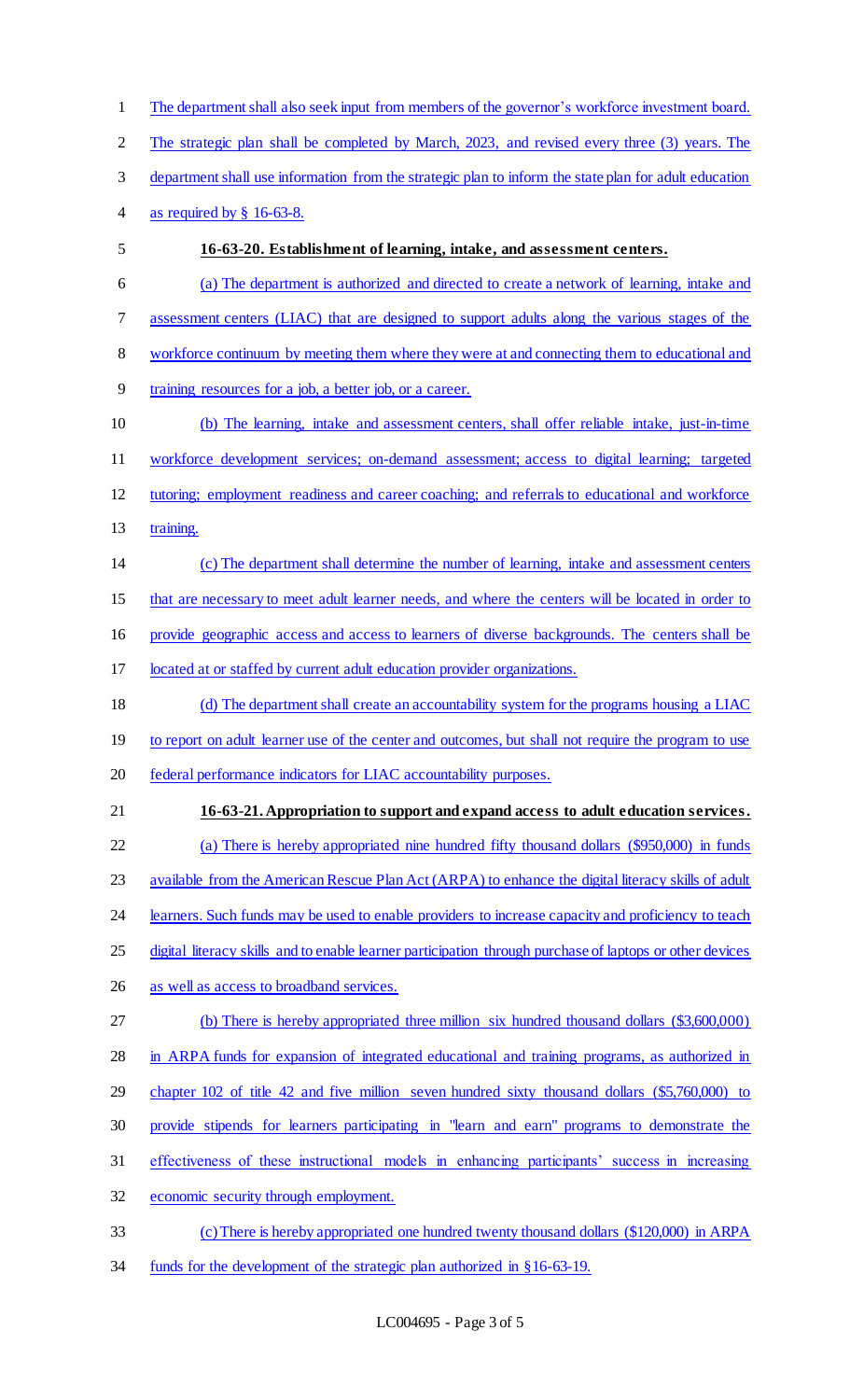- (d) There is hereby appropriated eight hundred thousand dollars (\$800,000) in ARPA funds for the creation of learning, intake and assessment centers as authorized in § 16-63-20 to demonstrate the effectiveness of this service in assisting adult learners in making progress toward a job, a better job or a career. (e) There is hereby appropriated an additional five hundred forty thousand dollars (\$540,000) in general revenue to allow the department to provide an inflation-adjusted increase in 7 grants to adult education providers to meet the range of services authorized in § 16-63-5. These funds shall supplement and not supplant any other state or federalfunds proposed to be appropriated to the department for FY 2023.
- 
- SECTION 3. This act shall take effect upon passage.

======== LC004695 ========